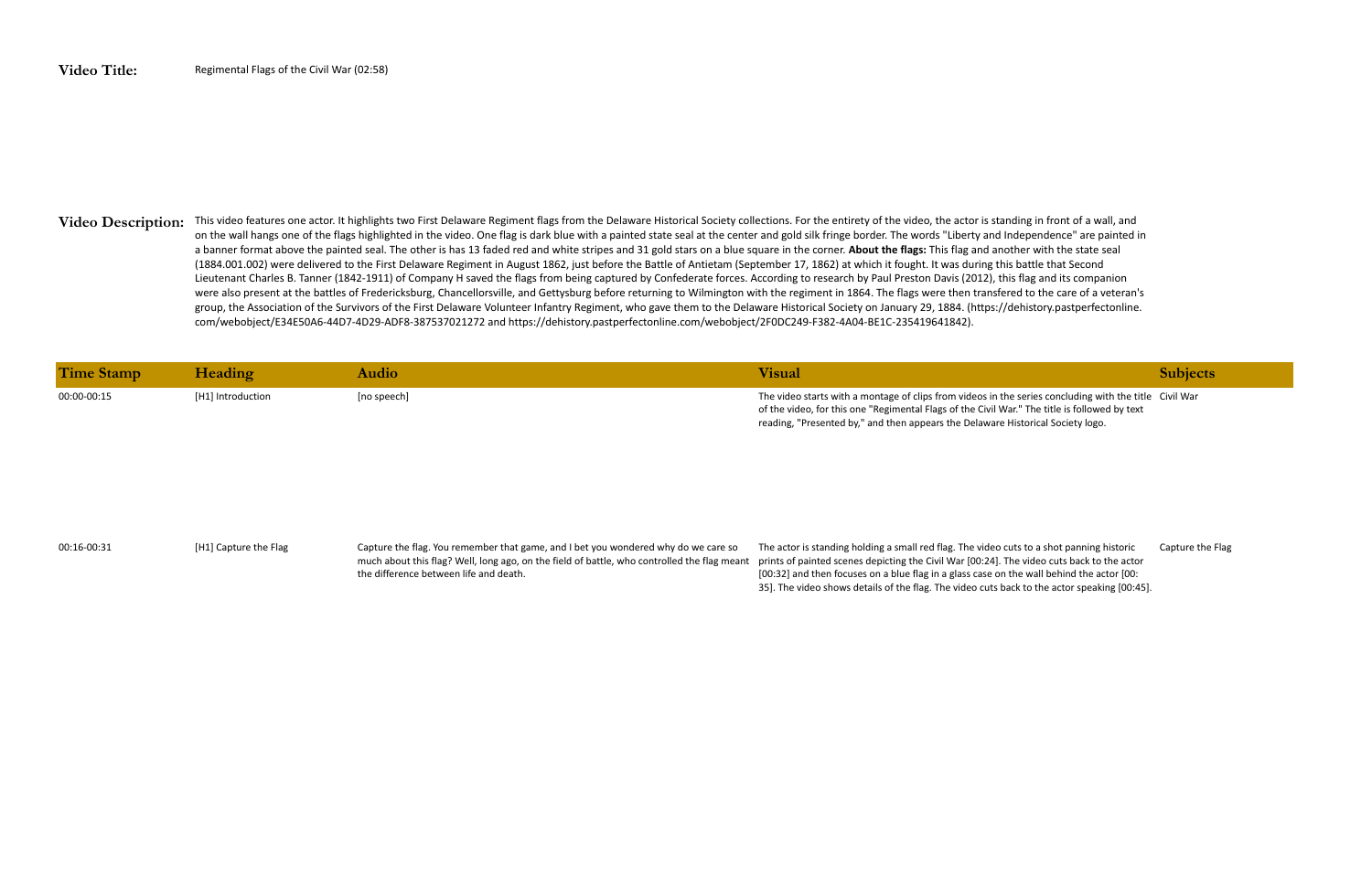| 00:32-00:51 | [H2] Flag Communication in War                          | During the Civil War, war regimental flags like this one were used to communicate across<br>long distances. Before radio communication, the only way a soldier in the rear knew<br>where to run and where to fight was by following their flag. If the enemy captured the<br>flag. it was considered a disgrace to the entire regiment and a fantastic trophy for those<br>who secured it.                                                                                                    | The video shows a painted scene from the Civil War of a general on a horse waving a red Gen. Philip Sheridan<br>and white flag in front of a line of soliders (Sheridan's Ride by Thure de Thulstrup) [00:45].<br>The video cuts back to the actor speaking [00:47].                                                                                                                                                                                                                                                                                                                                                                                                                                                                                                                                                                                                                                                                 |                                               |
|-------------|---------------------------------------------------------|-----------------------------------------------------------------------------------------------------------------------------------------------------------------------------------------------------------------------------------------------------------------------------------------------------------------------------------------------------------------------------------------------------------------------------------------------------------------------------------------------|--------------------------------------------------------------------------------------------------------------------------------------------------------------------------------------------------------------------------------------------------------------------------------------------------------------------------------------------------------------------------------------------------------------------------------------------------------------------------------------------------------------------------------------------------------------------------------------------------------------------------------------------------------------------------------------------------------------------------------------------------------------------------------------------------------------------------------------------------------------------------------------------------------------------------------------|-----------------------------------------------|
| 00:52-01:06 | [H2] "Here is Something<br>MaterialThis is Victory"     | Once, while accepting a captured confederate battle flag, Abraham Lincoln said, "Here is<br>something material, something I can see, feel, and understand. This means victory. This is<br>victory."                                                                                                                                                                                                                                                                                           | The video shows the actor and then cuts to an image of Abraham Lincoln [00:56]. The<br>video then shows another image of Lincoln addressing Union soldiers [01:00]. The videos<br>cuts back to the actor [01:03].                                                                                                                                                                                                                                                                                                                                                                                                                                                                                                                                                                                                                                                                                                                    |                                               |
| 01:07-01:32 | [H1] Slavery in Delaware                                | Lincoln was elected president in 1860 as the country was being torn apart. At issue was<br>the question of slavery and that issue tore through Delaware as well. Slavery was legal in<br>Delaware, but in newcastle county where factories outnumbered farms, slave labor was<br>less common. The large quaker population of Wilmington objected to slavery on religious<br>grounds, and many quakers helped freedom seekers by hiding them in safe houses along<br>the Underground Railroad. | The videos shows a broadside celebrating Lincoln's victory in the Presidential Election,<br>(https://repository.library.brown.edu/studio/item/bdr:80549/) [01:06]. The video cuts to<br>a Seated Library coin and zooms in on the date of 1860 [01:07]. The video then cuts back<br>to the actor [01:10]. The video shows a sketch of President Lincoln with African<br>Americans outside of the White House (1863) [01:13]. After cutting back to the actor [01:<br>16], the video then shows an advertisement for Harlan, Hollingsworth, & Co [01:18]. The<br>video cuts back to the actor spreaking [01:21]. The video then shows a drawing featuring<br>Quaker Anthony Benezet from around 1850 that depicts him speaking to two small Black<br>children [01:23]. The video then shows a drawing depicting Jane Johnson's dramatic<br>rescue from a ferry in Philadelphia in The Underground Rail Road by William Still [01:26]. | Abrahm Lincoln; Slav                          |
| 01:33-01:47 | [H2] Delaware Soldiers Joins the<br>Union Army          | But, in Delaware's two southern counties, farmers still profited from slave labor. As<br>southern states seceded from the Union one by one, the Delaware legislature voted to<br>remain with the United States, and Delaware soldiers left to fight with the Union Army.                                                                                                                                                                                                                      | The video then shows colored print titled "Twenty-Eight Fugitives Escaping from the<br>المعداد والمنافر والمنفرد المسافحهم وكفار والمتحارب والمنفر المنافر<br>The actor is speaking [01:33].                                                                                                                                                                                                                                                                                                                                                                                                                                                                                                                                                                                                                                                                                                                                         |                                               |
| 01:50-02:07 | [H1] Flags at the Delaware<br><b>Historical Society</b> | These flags were carried into battle by the First Delaware Infantry Regiment at the Battle<br>of Antietam Maryland in 1862 and the situation was dire. Flag bearers on the front were<br>shot and killed, and the flags they carried fell with them.                                                                                                                                                                                                                                          | The camera zooms in on a flag with stripes, stars, and tassells inside a display case and<br>the blue flag with the state seal in a display case on a wall in the museum [01:49]. The<br>video cuts back to the actor [01:54] and then shows a painting depicting the Battle of<br>Antietam by Kurz & Allison (1878) [01:57]. The video cuts back to the actor speaking [02:<br>00].                                                                                                                                                                                                                                                                                                                                                                                                                                                                                                                                                 | Battle of Antietam; F<br>Delaware Infantry Re |

Abrahm Lincoln; Slavery

Battle of Antietam; First Delaware Infantry Regiment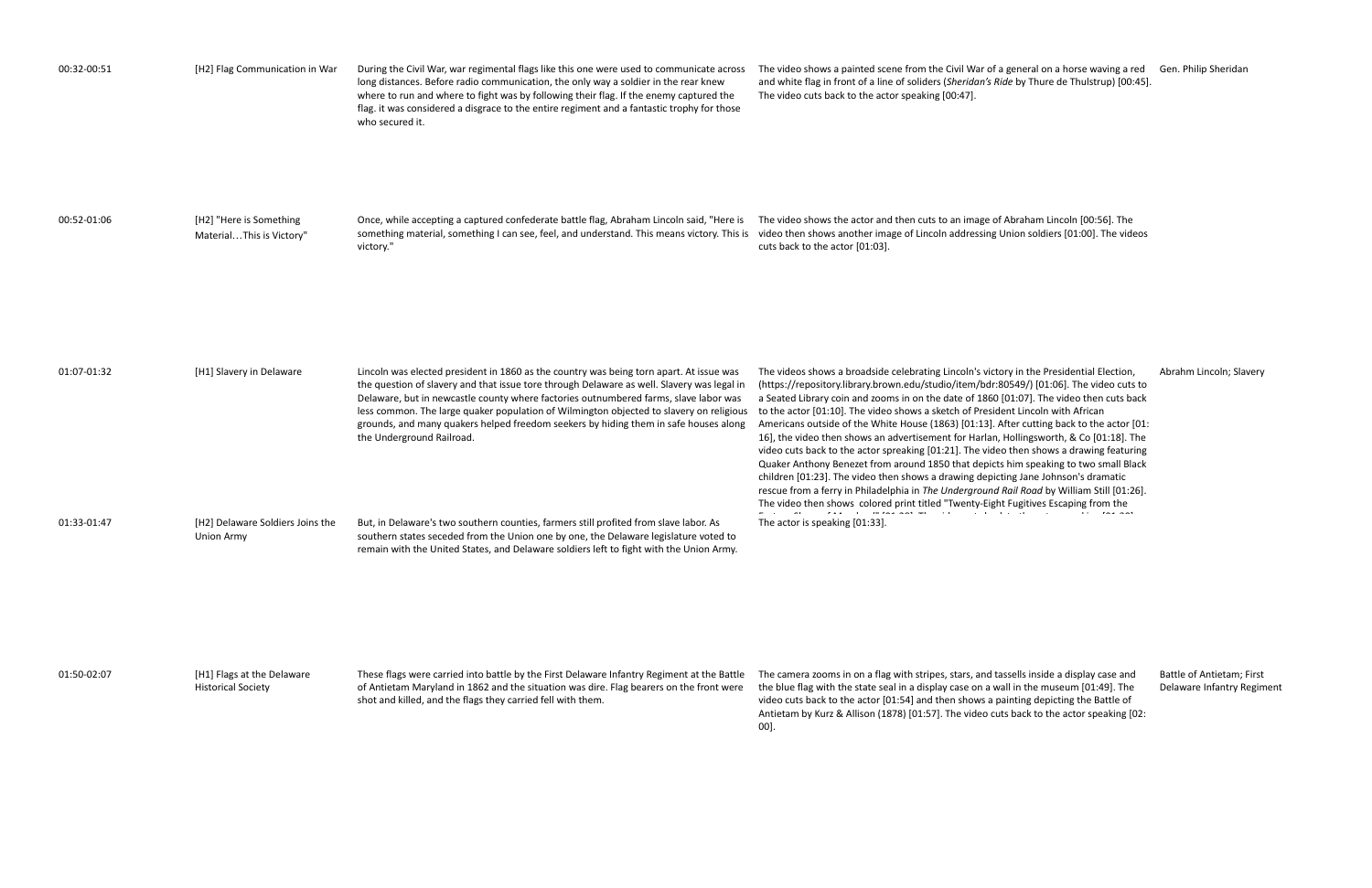| 02:08-02:44 | [H2] Dying for the Flag                                 | Many men, including Captain James Rickards, tried and failed to protect these flags,<br>paying with their lives. Lieutenant Charles B Tanner was shot three times before reaching<br>the flags and securing them for the Regiment. Both flags survived to fly again in the<br>battles of Chancellorville, Virginia and Gettysburg, Pennsylvania before returning home to<br>Delaware. For his bravery in battle, Lieutenant Tanner was awarded the Congressional<br>Medal of Honor in 1889, and around the same time, the veterans of the First Delaware<br>Infantry Regiment donated these flags, the very ones they were once willing to die to<br>protect, to the Delaware Historical Society. | An image of Captain James Rickards appears on screen [02:08], and then the video cuts to Captain James Rickards;<br>a zoomed-in shot of a gravestone [02:11]. Then appears an image of Lt. Charles B. Tanner Lieutenant Charles B. Tanner<br>[02:13]. The video cuts back to the actor [02:15]. The video shows paintings and a<br>drawing depecting the battles of Chancellorville, Virginia and Gettsburg, Pennsylvania [02:<br>21]. The video cuts back to the actor [02:25]. The video shows an image of a<br>Congressional Medal of Honor [02:31]. The video cuts back to the actor speaking [02:33].<br>The video cuts to the stars and stripes flag in the display case [02:35], zooming in and<br>transitioning to the blue flag from earlier in the video [02:37]. The video cuts back to the<br>actor speaking [02:42]. |                         |
|-------------|---------------------------------------------------------|---------------------------------------------------------------------------------------------------------------------------------------------------------------------------------------------------------------------------------------------------------------------------------------------------------------------------------------------------------------------------------------------------------------------------------------------------------------------------------------------------------------------------------------------------------------------------------------------------------------------------------------------------------------------------------------------------|-----------------------------------------------------------------------------------------------------------------------------------------------------------------------------------------------------------------------------------------------------------------------------------------------------------------------------------------------------------------------------------------------------------------------------------------------------------------------------------------------------------------------------------------------------------------------------------------------------------------------------------------------------------------------------------------------------------------------------------------------------------------------------------------------------------------------------------|-------------------------|
| 02:45-02:51 | [H1] First Delaware Regiment Color [no speech]<br>Guard |                                                                                                                                                                                                                                                                                                                                                                                                                                                                                                                                                                                                                                                                                                   | The video focuses on an image of the First Delaware Regiment Color Guard (1864)(https:<br>//dehistory.cuadra.com/starweb30/l.skca-catalog/servlet.starweb30) [02:45].                                                                                                                                                                                                                                                                                                                                                                                                                                                                                                                                                                                                                                                             | First Delaware Regiment |
| 02:50-02:58 | Outro                                                   | [no speech]                                                                                                                                                                                                                                                                                                                                                                                                                                                                                                                                                                                                                                                                                       | White background with text, "Delaware Historical Society videos have been funded by the<br>Longwood Foundation, Delmarva Power, an Exelon Company, and a grant from the<br>Delaware Humanities, a state program of the National Endowment of the Humanities."                                                                                                                                                                                                                                                                                                                                                                                                                                                                                                                                                                     |                         |

ideos have been funded by the Iny, and a grant from the owment of the Humanities." Below the text are logos for (left to right) Longwood Foundation, Delmarva Power, and

Delaware Humanities.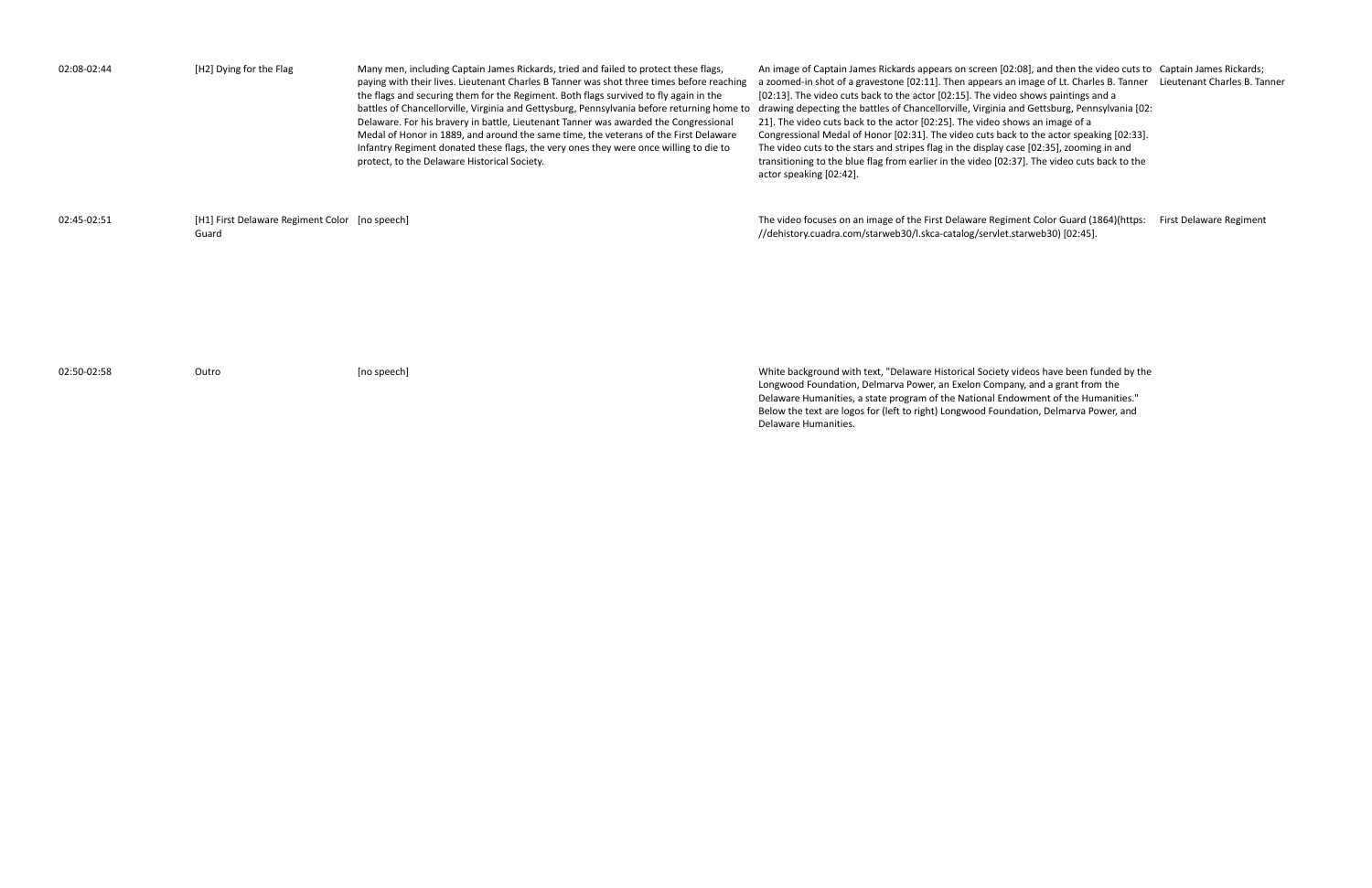Resources: <https://www.w3.org/WAI/media/av/transcribing/> [https://www.w3.org/WAI/media/av/transcripts/](https://www.w3.org/WAI/media/av/transcribing/)